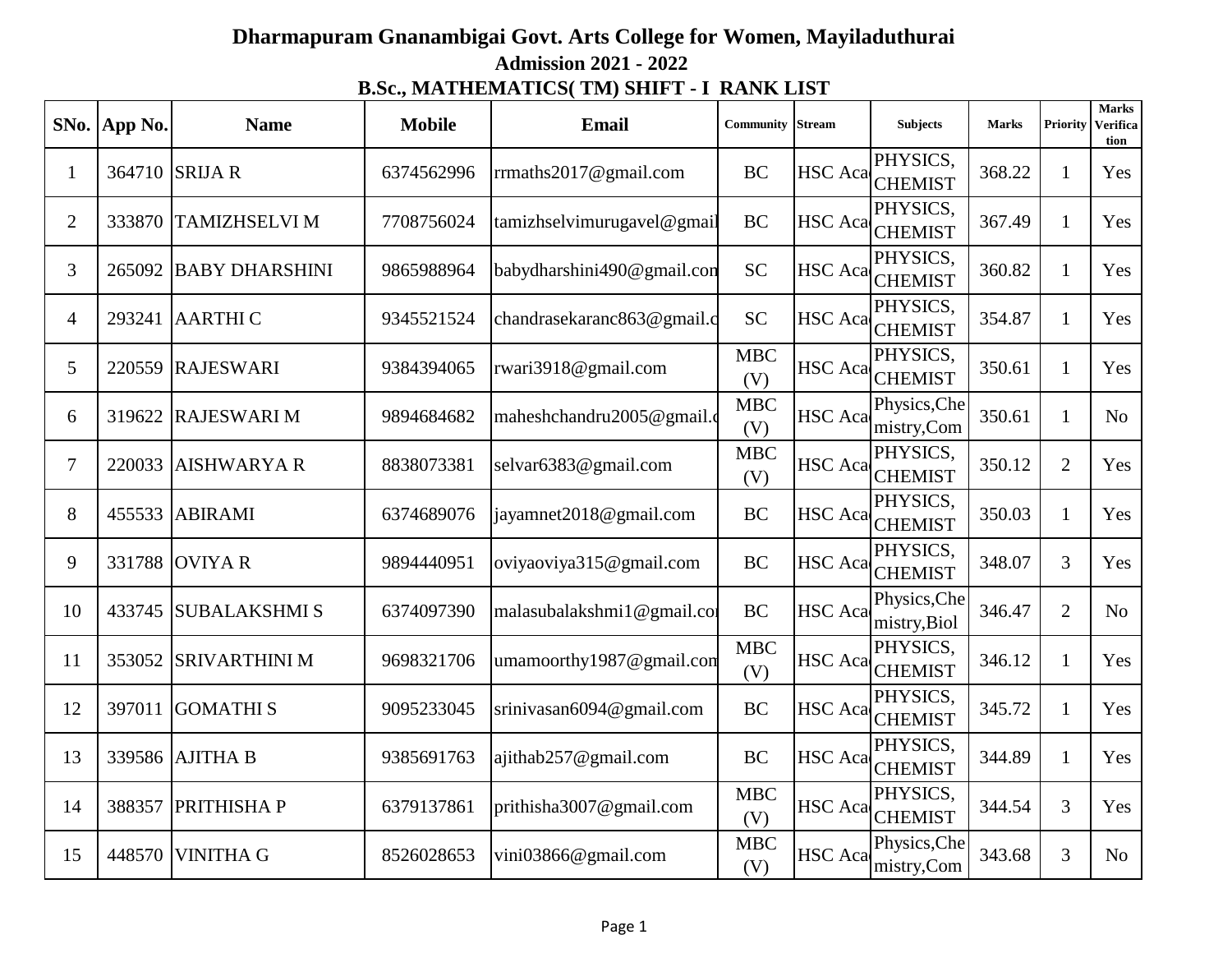|    | SNo. App No. | <b>Name</b>        | <b>Mobile</b> | <b>Email</b>               | <b>Community</b>  | <b>Stream</b>  | <b>Subjects</b>             | <b>Marks</b> | Priority       | <b>Marks</b><br><b>Verifica</b><br>tion |
|----|--------------|--------------------|---------------|----------------------------|-------------------|----------------|-----------------------------|--------------|----------------|-----------------------------------------|
| 16 |              | 259736 SUJITHA S   | 8508364945    | piradeeps@gmail.com        | <b>BC</b>         | <b>HSC</b> Aca | PHYSICS,<br><b>CHEMIST</b>  | 343.30       | $\overline{2}$ | Yes                                     |
| 17 | 393143       | <b>ABIRAMIP</b>    | 7538822817    | abirami403147@gmail.com    | <b>MBC</b><br>(V) | <b>HSC</b> Aca | PHYSICS,<br><b>CHEMIST</b>  | 342.14       | 5              | Yes                                     |
| 18 | 415860       | ABI.M              | 8098149536    | abimani1104@gmail.com      | <b>MBC</b><br>(V) | HSC Acal       | PHYSICS,<br><b>CHEMIST</b>  | 341.68       | $\mathbf{1}$   | Yes                                     |
| 19 | 251434       | <b>NARMADHA M</b>  | 6384253899    | mnarmadha1976@gmail.com    | <b>MBC</b><br>(V) | <b>HSC</b> Aca | PHYSICS,<br><b>CHEMIST</b>  | 341.49       | $\mathbf{1}$   | Yes                                     |
| 20 | 510137       | <b>SNAHA</b>       | 6383011679    | snehaselvamani360@gamil.co | <b>SC</b>         | <b>HSC</b> Aca | PHYSICS,<br><b>CHEMIST</b>  | 339.10       | $\overline{4}$ | Yes                                     |
| 21 | 364942       | <b>ROSHINI H</b>   | 8825457133    | roshinihari2004@gmail.com  | <b>BC</b>         | <b>HSC</b> Aca | PHYSICS,<br><b>CHEMIST</b>  | 338.03       | $\mathbf{1}$   | Yes                                     |
| 22 | 263398       | <b>GUNASRI R</b>   | 7598596710    | gunasriramesh123@gmail.com | BC                | <b>HSC</b> Aca | PHYSICS,<br><b>CHEMIST</b>  | 337.83       | $\overline{2}$ | Yes                                     |
| 23 | 487385       | <b>LAVANYA R</b>   | 8870987076    | lavanyaravi167@gmail.com   | <b>BC</b>         | HSC Aca        | PHYSICS,<br><b>CHEMIST</b>  | 337.47       | 5              | Yes                                     |
| 24 | 470957       | <b>ABISHA E</b>    | 9344033721    | abishaabinaya003@gmail.con | <b>BC</b>         | <b>HSC</b> Aca | PHYSICS,<br><b>CHEMIST</b>  | 337.46       | $\mathbf{1}$   | Yes                                     |
| 25 | 422945       | <b>ASWINI S</b>    | 7402061540    | elaiyarajam1992@gmail.com  | <b>SC</b>         | <b>HSC</b> Aca | PHYSICS,<br><b>CHEMIST</b>  | 336.60       | 3              | Yes                                     |
| 26 | 508017       | PRIYADARSHINI K    | 9578602624    | anjalidevi12@gmail.com     | <b>MBC</b><br>(V) | <b>HSC</b> Aca | PHYSICS,<br><b>CHEMIST</b>  | 335.58       | 6              | Yes                                     |
| 27 | 455687       | <b>KIRUTHIKA R</b> | 9047414946    | kiruthikaravi004@gmail.com | <b>MBC</b><br>(V) | <b>HSC</b> Aca | PHYSICS,<br><b>CHEMIST</b>  | 335.07       | $\overline{2}$ | Yes                                     |
| 28 | 279834       | <b>SIVASRI</b>     | 8940426183    | ececec141@gmail.com        | <b>SC</b>         | <b>HSC</b> Aca | PHYSICS.<br><b>CHEMIST</b>  | 333.84       | $\mathbf{1}$   | Yes                                     |
| 29 | 307423       | <b>VANISRIA</b>    | 8946029056    | vanisrianbu2003@gmail.com  | BC                |                | PHYSICS,<br>HSC Aca CHEMIST | 330.54       | $\overline{3}$ | Yes                                     |
| 30 | 432230       | <b>KAVIYAK</b>     | 8220498790    | kaviyakannan450@gmail.com  | <b>SC</b>         | <b>HSC</b> Aca | PHYSICS,<br><b>CHEMIST</b>  | 328.06       | $\mathbf{1}$   | Yes                                     |
| 31 |              | 299550 PONVIZHI K  | 7094830350    | nathansatta8@gmail.com     | <b>MBC</b><br>(V) | HSC Aca        | PHYSICS,<br><b>CHEMIST</b>  | 326.60       | $\mathbf{1}$   | Yes                                     |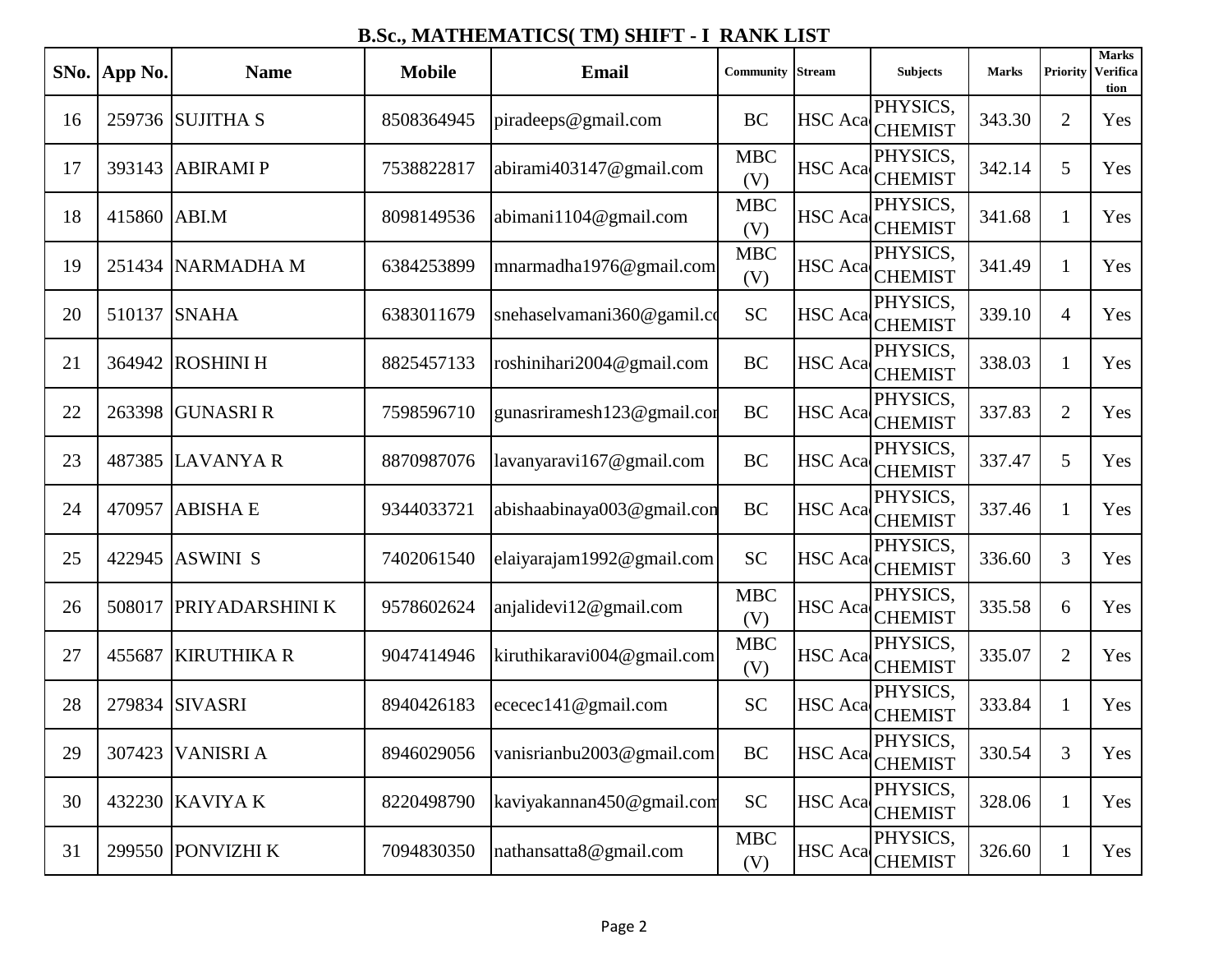| SNo. | <b>App No.</b> | <b>Name</b>           | <b>Mobile</b> | <b>Email</b>                | Community                        | <b>Stream</b>  | <b>Subjects</b>              | <b>Marks</b> | <b>Priority</b> | <b>Marks</b><br><b>Verifica</b><br>tion |
|------|----------------|-----------------------|---------------|-----------------------------|----------------------------------|----------------|------------------------------|--------------|-----------------|-----------------------------------------|
| 32   | 324433         | <b>SHYAMALADEVI V</b> | 9489856443    | shyamaladeviv1710@gmail.com | <b>MBC</b>                       | <b>HSC</b> Aca | PHYSICS,<br><b>CHEMIST</b>   | 326.46       | 1               | Yes                                     |
| 33   | 353020         | <b>HARISHAT</b>       | 9790624194    | harishat2004@gmail.com      | <b>SC</b>                        | <b>HSC</b> Aca | PHYSICS,<br><b>CHEMIST</b>   | 326.25       | $\overline{2}$  | Yes                                     |
| 34   | 299687         | <b>ANBUSELVI. S</b>   | 9629228023    | anbuselvi0023@gmail.com     | <b>SC</b>                        | <b>HSC</b> Aca | Physics, Che<br>mistry, Biol | 326.21       | $\mathbf{1}$    | No                                      |
| 35   | 503658         | <b>RAMALIR</b>        | 9626926215    | ragulraji2905@gmail.com     | <b>SC</b>                        | <b>HSC</b> Aca | PHYSICS,<br><b>CHEMIST</b>   | 325.96       | 1               | Yes                                     |
| 36   | 397708         | <b>MANISHAM</b>       | 8825796683    | manishamurugan395@gmail.    | <b>MBC</b><br>(V)                | HSC Aca        | PHYSICS,<br><b>CHEMIST</b>   | 325.43       | $\mathbf{1}$    | Yes                                     |
| 37   | 244966         | <b>EZHILARASIM</b>    | 9842340021    | ezhumalaikm@gmail.com       | <b>MBC</b><br>(V)                | <b>HSC</b> Aca | PHYSICS,<br><b>CHEMIST</b>   | 325.19       | $\overline{2}$  | Yes                                     |
| 38   | 250474         | <b>T DURGA DEVI</b>   | 6369916985    | davivenniladevi@gmail.com   | <b>SC</b>                        | <b>HSC</b> Aca | PHYSICS,<br><b>CHEMIST</b>   | 325.13       | $\mathbf{1}$    | Yes                                     |
| 39   | 242053         | <b>SURUTHIS</b>       | 9942622885    | akashrajkennady99@gmail.co  | <b>SC</b>                        | HSC Aca        | PHYSICS,<br><b>CHEMIST</b>   | 324.26       | $\mathbf{1}$    | Yes                                     |
| 40   | 481247         | <b>DIANAU</b>         | 9047849611    | deepaudhayakumar@gmail.co   | <b>SCA</b>                       | <b>HSC</b> Aca | PHYSICS,<br><b>CHEMIST</b>   | 324.06       | 1               | Yes                                     |
| 41   |                | 343166 GAYATHRIK      | 9976235792    | karthikeyanselvaguru@gmail. | <b>MBC</b><br>(V)                | <b>HSC</b> Aca | PHYSICS,<br><b>CHEMIST</b>   | 320.92       | $\mathbf{1}$    | Yes                                     |
| 42   | 409775         | <b>RENUSHA A</b>      | 9677581334    | arumugamrenuga53@gmail.com  | <b>MBC</b><br>(V)                | <b>HSC</b> Aca | Physics, Che<br>mistry,Com   | 320.51       | $\overline{2}$  | N <sub>o</sub>                          |
| 43   | 258349         | <b>VINOTHA B</b>      | 9944264675    | vinothafancy@gmail.com      | <b>MBC</b><br>(V)                | <b>HSC</b> Aca | PHYSICS,<br><b>CHEMIST</b>   | 319.65       | $\mathbf{1}$    | Yes                                     |
| 44   | 282633         | <b>GAYATHRIM</b>      | 8098932466    | kamalaitamilba@gmail.com    | <b>NIDU</b><br><b>AND</b><br>DMC | <b>HSC</b> Aca | PHYSICS,<br><b>CHEMIST</b>   | 319.36       | $\overline{2}$  | Yes                                     |
| 45   | 377463         | NIGASHINI K           | 9976278251    | nigalatha@gmail.com         | <b>SC</b>                        |                | PHYSICS,<br>HSC Aca CHEMIST  | 319.10       |                 | Yes                                     |
| 46   | 335135         | <b>SUBITHAR</b>       | 9698236301    | subitharamesh1023@gmail.co  | <b>SC</b>                        | <b>HSC</b> Aca | PHYSICS,<br><b>CHEMIST</b>   | 318.99       | $\mathbf{1}$    | Yes                                     |
| 47   | 266369         | <b>ABISHA A</b>       | 9159740726    | abisha2004a@gmail.com       | <b>SC</b>                        | <b>HSC</b> Aca | PHYSICS,<br><b>CHEMIST</b>   | 318.01       | $\mathbf{1}$    | Yes                                     |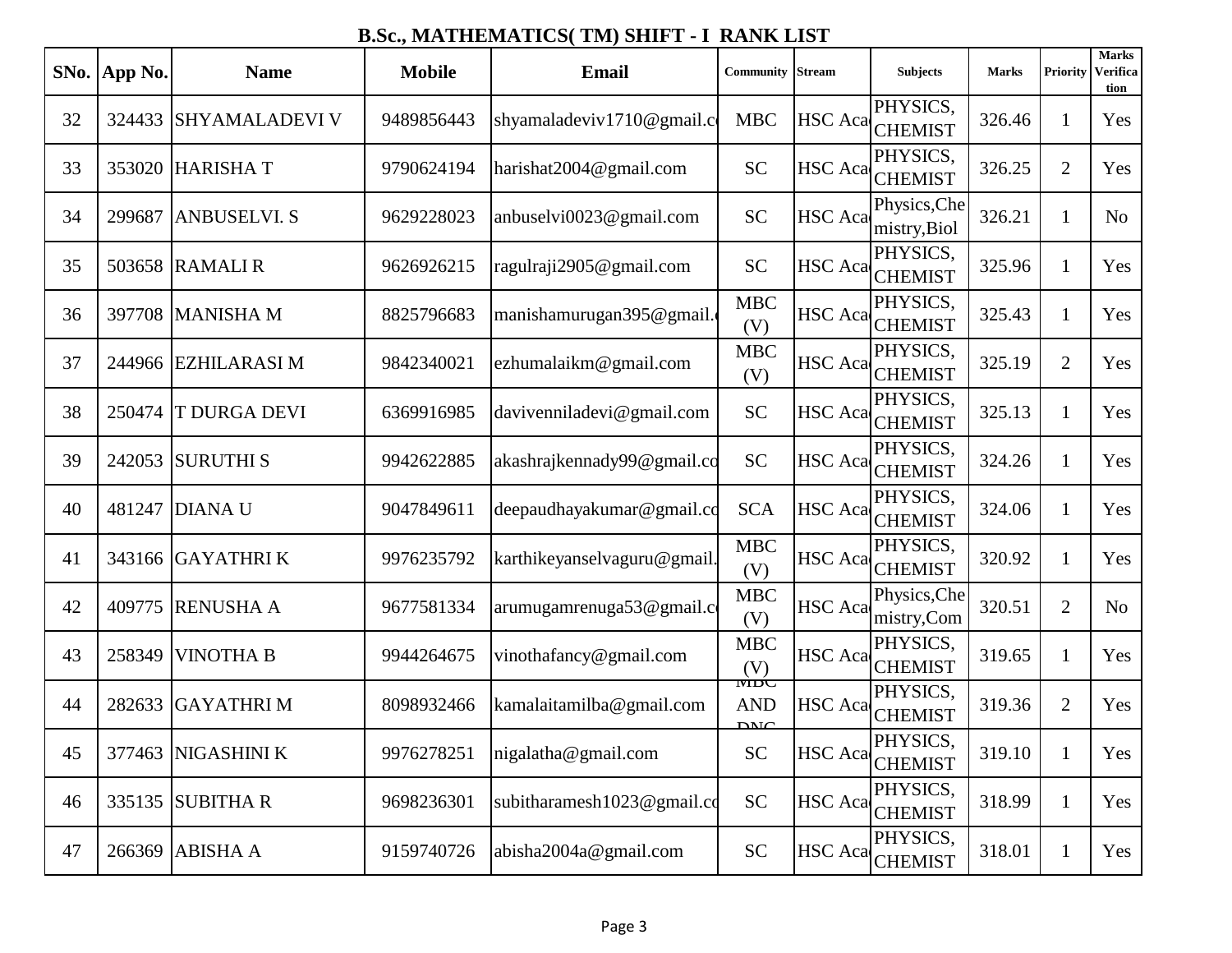|    | SNo. App No. | <b>Name</b>              | <b>Mobile</b> | <b>Email</b>                 | <b>Community</b>                 | <b>Stream</b>  | <b>Subjects</b>             | <b>Marks</b> | <b>Priority</b> | <b>Marks</b><br><b>Verifica</b><br>tion |
|----|--------------|--------------------------|---------------|------------------------------|----------------------------------|----------------|-----------------------------|--------------|-----------------|-----------------------------------------|
| 48 | 441127       | <b>PRATHISHAT</b>        | 9626179904    | prathishat2021@gmail.com     | <b>SC</b>                        | <b>HSC</b> Aca | PHYSICS,<br><b>CHEMIST</b>  | 317.49       | 3               | Yes                                     |
| 49 | 334933       | <b>ABINAYA</b>           | 9585319756    | gnanaprakasamprakasam8@g     | <b>NIDU</b><br><b>AND</b><br>DMC | <b>HSC</b> Aca | PHYSICS,<br><b>CHEMIST</b>  | 315.21       | $\mathbf{1}$    | Yes                                     |
| 50 | 408388       | <b>MUTHUSELVID</b>       | 9585148650    | muthuselvi2904@gmail.com     | <b>BC</b>                        | HSC Acal       | PHYSICS,<br><b>CHEMIST</b>  | 314.98       | $\mathbf{1}$    | Yes                                     |
| 51 | 335785       | <b>KARPAGA RANJANI P</b> | 8675746061    | karpagaranajani@gmail.com    | <b>SC</b>                        | <b>HSC</b> Aca | PHYSICS,<br><b>CHEMIST</b>  | 314.79       | 3               | Yes                                     |
| 52 | 432721       | <b>SELVAPRIYA S</b>      | 9600524597    | navaneethank521@gmail.com    | <b>MBC</b><br>(V)                | <b>HSC</b> Aca | PHYSICS,<br><b>CHEMIST</b>  | 314.12       | $\mathbf{1}$    | Yes                                     |
| 53 | 453733       | <b>KEERTHANA KV</b>      | 7904391480    | mail2kvkeerthana@gmail.con   | <b>BC</b>                        | <b>HSC</b> Aca | PHYSICS,<br><b>CHEMIST</b>  | 313.15       | $\overline{2}$  | Yes                                     |
| 54 | 421661       | <b>VAISHNAVI V</b>       | 8778570576    | vaishnavi241003@gmail.com    | MBC<br>(V)                       | <b>HSC</b> Aca | PHYSICS,<br><b>CHEMIST</b>  | 313.08       | $\mathbf{1}$    | Yes                                     |
| 55 | 393397       | VIJAYALAKSHMI M          | 9080191052    | mvijaymani2000@gmail.com     | <b>SC</b>                        | HSC Aca        | PHYSICS.<br><b>CHEMIST</b>  | 308.89       | $\mathbf{1}$    | Yes                                     |
| 56 | 420401       | <b>DIVYADHARSHINI N</b>  | 9790346968    | muthumozhikanchi@gmail.co    | <b>SC</b>                        | <b>HSC</b> Aca | PHYSICS,<br><b>CHEMIST</b>  | 308.14       | $\mathbf{1}$    | Yes                                     |
| 57 | 268281       | <b>PAVITHRA A</b>        | 7502186354    | pavithra485400@gmail.com     | <b>MBC</b><br>(V)                | <b>HSC</b> Aca | PHYSICS,<br><b>CHEMIST</b>  | 307.99       | 3               | Yes                                     |
| 58 | 415879       | <b>SANTHIYA S</b>        | 9688984468    | nps833861@gmail.com          | <b>SC</b>                        | <b>HSC</b> Aca | PHYSICS,<br><b>CHEMIST</b>  | 307.84       | $\mathbf{1}$    | Yes                                     |
| 59 | 252098       | <b>MAHALAKSHMI M</b>     | 6382305827    | baranidharan1911@gmail.com   | <b>MBC</b><br>(V)                | <b>HSC</b> Aca | PHYSICS,<br><b>CHEMIST</b>  | 306.92       | $\mathbf{1}$    | Yes                                     |
| 60 | 373816       | NITHIYABHARATHI R        | 8111099050    | nithiyarbharathi@gmail.com   | <b>MBC</b><br>(V)                | <b>HSC</b> Aca | PHYSICS.<br><b>CHEMIST</b>  | 306.53       | 1               | Yes                                     |
| 61 |              | 331618 PRATHISHAT        | 9843743206    | kaviyatamilvanankaviyatamily | <b>SC</b>                        |                | PHYSICS,<br>HSC Aca CHEMIST | 305.37       | $\overline{3}$  | Yes                                     |
| 62 | 340812       | <b>SATHYAV</b>           | 7538853862    | abithaveeramani2001@gmail.   | <b>SC</b>                        | <b>HSC</b> Aca | Physics, Che<br>mistry,Com  | 304.96       | $\overline{2}$  | No                                      |
| 63 | 300124       | <b>AARTHIR</b>           | 8838946980    | arthi2573@gmail.com          | <b>SC</b>                        | <b>HSC</b> Aca | PHYSICS,<br><b>CHEMIST</b>  | 304.06       | 3               | Yes                                     |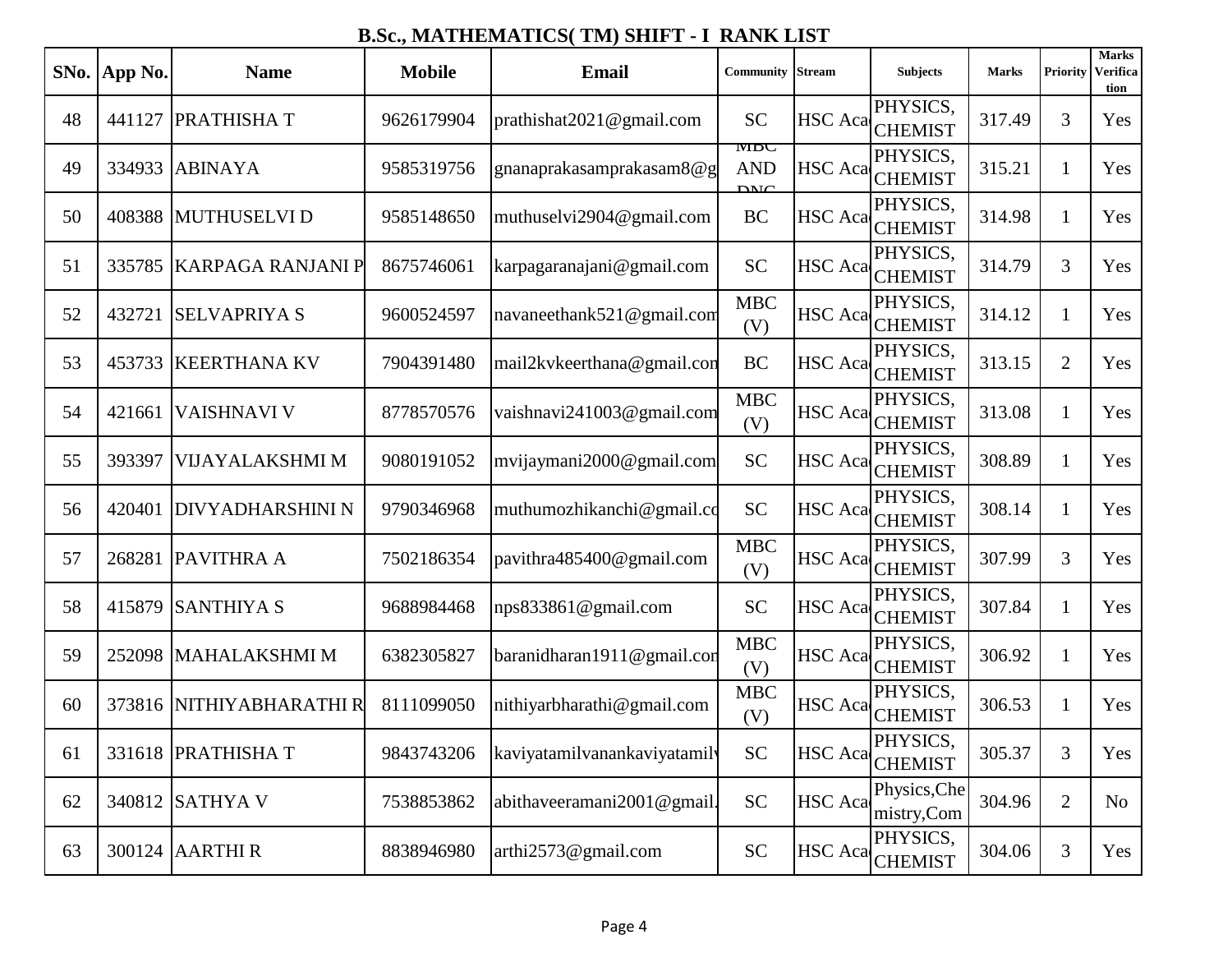|    | SNo. App No. | <b>Name</b>           | <b>Mobile</b> | <b>Email</b>               | <b>Community</b>    | <b>Stream</b>  | <b>Subjects</b>              | <b>Marks</b> | Priority       | <b>Marks</b><br><b>Verifica</b><br>tion |
|----|--------------|-----------------------|---------------|----------------------------|---------------------|----------------|------------------------------|--------------|----------------|-----------------------------------------|
| 64 | 319557       | <b>KAVIYARASI R</b>   | 6369019302    | krameshkumar3415@gmail.com | <b>SC</b>           | <b>HSC</b> Aca | Physics, Che<br>mistry, Biol | 302.64       | $\mathbf{1}$   | N <sub>o</sub>                          |
| 65 | 337410       | <b>ARCHANAP</b>       | 7339170151    | pathiuthra915@gmail.com    | <b>SC</b>           | <b>HSC</b> Aca | PHYSICS,<br><b>CHEMIST</b>   | 302.36       | $\mathbf{1}$   | Yes                                     |
| 66 | 502611       | <b>ELAKKIYAK</b>      | 8428963277    | kdkddhineshkdkd@gmail.con  | <b>SC</b>           | HSC Acal       | PHYSICS,<br><b>CHEMIST</b>   | 299.36       | 3              | Yes                                     |
| 67 |              | 342431   PAVITHRA B   | 9842615921    | pavithrabala20050111@gmail | <b>MBC</b><br>(V)   | <b>HSC</b> Aca | PHYSICS,<br><b>CHEMIST</b>   | 298.61       | $\mathbf{1}$   | Yes                                     |
| 68 | 383792       | <b>JAYASAKTHI</b>     | 7094941810    | sarmila.11031997@gmail.com | <b>SC</b>           | <b>HSC</b> Aca | PHYSICS,<br><b>CHEMIST</b>   | 297.67       | $\overline{2}$ | Yes                                     |
| 69 | 476270       | <b>PRIYAA</b>         | 9443040978    | drawardindia@gmail.com     | <b>SC</b>           | <b>HSC</b> Aca | PHYSICS,<br><b>CHEMIST</b>   | 296.74       | 3              | Yes                                     |
| 70 | 216402       | <b>KAVISRI K</b>      | 7448851573    | kkavisrikavi@gmail.com     | <b>MBC</b><br>(V)   | <b>HSC</b> Aca | PHYSICS,<br><b>CHEMIST</b>   | 295.78       | $\mathbf{1}$   | Yes                                     |
| 71 | 233315       | <b>KAVIYAM</b>        | 9514574254    | knadarajan037@gmail.com    | <b>SC</b>           | HSC Aca        | PHYSICS,<br><b>CHEMIST</b>   | 295.20       | 3              | Yes                                     |
| 72 | 338938       | NIVETHA G             | 9688881646    | nnivenithi@gmail.com       | <b>MBC</b><br>(V)   | <b>HSC</b> Aca | PHYSICS,<br><b>CHEMIST</b>   | 293.27       | $\mathbf{1}$   | Yes                                     |
| 73 | 442635       | <b>GOWRIC</b>         | 9865443851    | gowrikpd@gmail.com         | <b>MBC</b><br>(V)   | <b>HSC</b> Aca | PHYSICS,<br><b>CHEMIST</b>   | 293.15       | $\mathbf{1}$   | Yes                                     |
| 74 | 432429       | <b>ARTHIT</b>         | 6382848950    | thangasamyarthi2004@gmail. | <b>SC</b>           | <b>HSC</b> Aca | PHYSICS,<br><b>CHEMIST</b>   | 291.39       | $\mathbf{1}$   | Yes                                     |
| 75 | 371701       | <b>BHUVANESHWARIT</b> | 8438389548    | spsk6009@gmail.com         | BC                  | <b>HSC</b> Aca | PHYSICS,<br><b>CHEMIST</b>   | 289.49       | $\mathbf{1}$   | Yes                                     |
| 76 | 395544       | <b>KEERTHIKA</b>      | 9787299742    | kirushnakirushnakanth@gmai | <b>SC</b>           | <b>HSC</b> Aca | PHYSICS,<br><b>CHEMIST</b>   | 289.00       | $\overline{2}$ | Yes                                     |
| 77 |              | 505497 SWATHI C       | 9360599198    | nethrachithra090@gmail.com | MBC<br>(V)          | HSC Aca        | Physics, Che<br>mistry, Biol | 286.71       |                | No                                      |
| 78 | 354719       | <b>SWATHIE</b>        | 7639485449    | swathielangovanvdl2003@gm  | BC                  | <b>HSC</b> Aca | PHYSICS,<br><b>CHEMIST</b>   | 286.37       | $\overline{2}$ | Yes                                     |
| 79 | 359491       | N.VEMBU               | 9894258236    | n.kavya185138@gmail.com    | $\operatorname{BC}$ | <b>HSC</b> Aca | PHYSICS,<br><b>CHEMIST</b>   | 286.23       | 4              | Yes                                     |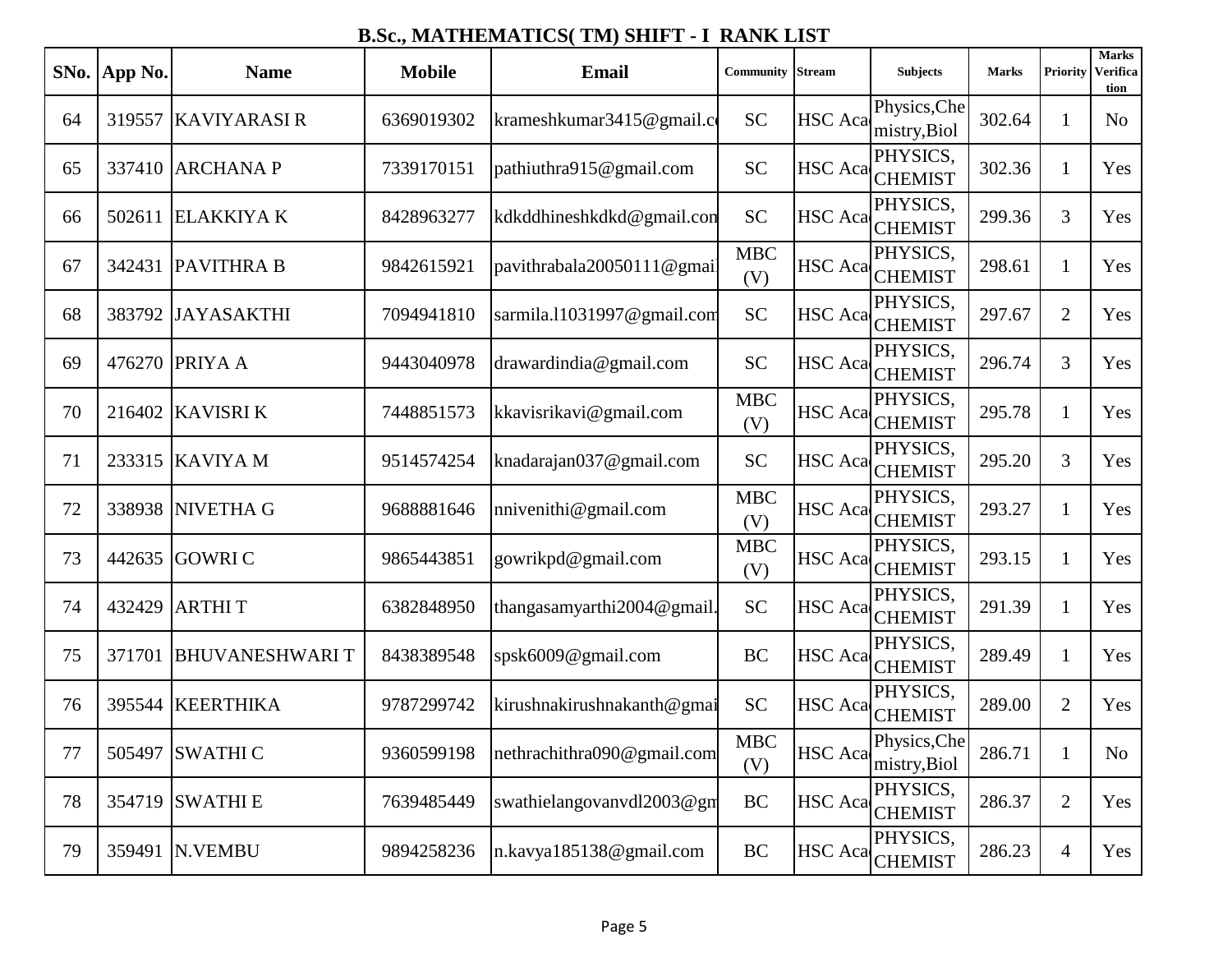| SNo. | App No. | <b>Name</b>          | <b>Mobile</b> | <b>Email</b>                | <b>Community</b>                 | <b>Stream</b>  | <b>Subjects</b>                   | <b>Marks</b> | <b>Priority</b> | <b>Marks</b><br>Verifica<br>tion |
|------|---------|----------------------|---------------|-----------------------------|----------------------------------|----------------|-----------------------------------|--------------|-----------------|----------------------------------|
| 80   | 402592  | <b>HARINI R</b>      | 8270211091    | harinirajendra2003@gmail.co | <b>MBC</b><br>(V)                | <b>HSC</b> Aca | PHYSICS,<br><b>CHEMIST</b>        | 285.38       | 3               | Yes                              |
| 81   | 336171  | <b>KARTHIKA K</b>    | 9047544763    | karthikak02102004@gmail.co  | <b>NIDU</b><br><b>AND</b><br>DMC | <b>HSC</b> Aca | Physics, Che<br>mistry, Biol      | 284.70       | $\overline{2}$  | N <sub>o</sub>                   |
| 82   | 464801  | <b>VANMATHI</b>      | 8220361448    | vanmathiv2004@gmail.com     | <b>SC</b>                        | <b>HSC</b> Aca | PHYSICS,<br><b>CHEMIST</b>        | 281.71       | $\mathbf{1}$    | Yes                              |
| 83   | 281480  | <b>KAVIYA B</b>      | 8675093966    | bbkabilan@gmail.com         | <b>SC</b>                        | <b>HSC</b> Aca | PHYSICS,<br><b>CHEMIST</b>        | 280.82       | $\mathbf{1}$    | Yes                              |
| 84   | 395960  | <b>DHUSHYAD</b>      | 7339435902    | thilagavathidhaya@gmail.com | <b>SC</b>                        | HSC Aca        | PHYSICS,<br><b>CHEMIST</b>        | 276.93       | $\mathbf{1}$    | Yes                              |
| 85   | 339753  | <b>SUSMITHAK</b>     | 7639764290    | susmithak227@gmail.com      | <b>NIDU</b><br><b>AND</b><br>DMC | <b>HSC</b> Aca | PHYSICS,<br><b>CHEMIST</b>        | 276.72       | $\overline{2}$  | Yes                              |
| 86   | 390024  | <b>JAMUNAS</b>       | 8248231453    | pathmanaban808@gmail.com    | <b>BC</b>                        | <b>HSC</b> Aca | Physics, Che<br>mistry, Biol      | 275.85       | $\mathbf{1}$    | N <sub>o</sub>                   |
| 87   | 333326  | <b>KEERTHANAK</b>    | 6384831974    | keerthana81003@gmail.com    | <b>SC</b>                        | <b>HSC</b> Aca | PHYSICS,<br><b>CHEMIST</b>        | 275.39       | 3               | Yes                              |
| 88   | 279073  | <b>ANBUSELVI V</b>   | 9789472350    | muthuselvivivekanandan@gm   | BC                               | <b>HSC</b> Aca | PHYSICS,<br><b>CHEMIST</b>        | 269.57       | 5               | Yes                              |
| 89   | 339841  | <b>AARTHIG</b>       | 7010302521    | aarthigunasekaran2004@gma   | <b>MBC</b><br>(V)                | <b>HSC</b> Aca | PHYSICS,<br><b>CHEMIST</b>        | 269.39       | $\mathbf{1}$    | Yes                              |
| 90   | 419002  | <b>RAJALAKSHMI R</b> | 9566669593    | rrajaiti99@gmail.com        | <b>SC</b>                        | <b>HSC</b> Aca | PHYSICS,<br><b>CHEMIST</b>        | 269.11       | $\mathbf{1}$    | Yes                              |
| 91   | 339341  | <b>SATHYAS</b>       | 7358944110    | sathyasethuraman@gmail.con  | <b>MBC</b><br>(V)                | <b>HSC</b> Aca | PHYSICS,<br><b>CHEMIST</b>        | 265.94       | $\mathbf{1}$    | Yes                              |
| 92   | 219368  | <b>SHALINIT</b>      | 6382594812    | tamiIvanan7eee@gmail.com    | <b>SC</b>                        | <b>HSC</b> Aca | PHYSICS,<br><b>CHEMIST</b>        | 265.28       | $\overline{2}$  | Yes                              |
| 93   |         | 230685 DEVA AZHAKI G | 8489979445    | devaazhakig@gmail.com       | ${\rm SC}$                       |                | <b>PHYSICS</b><br>HSC Aca CHEMIST | 261.39       | 3               | Yes                              |
| 94   | 277499  | <b>BRUNDHAJ</b>      | 9443691040    | sanjaysangar@gmail.com      | BC                               | <b>HSC</b> Aca | PHYSICS,<br><b>CHEMIST</b>        | 260.24       | 4               | Yes                              |
| 95   |         | 438406 RAJESHWARI M  | 9159851859    | rajim2605@gmail.com         | <b>MBC</b><br>(V)                | <b>HSC</b> Aca | Physics, Che<br>mistry, Biol      | 254.00       | $\mathbf{1}$    | No                               |